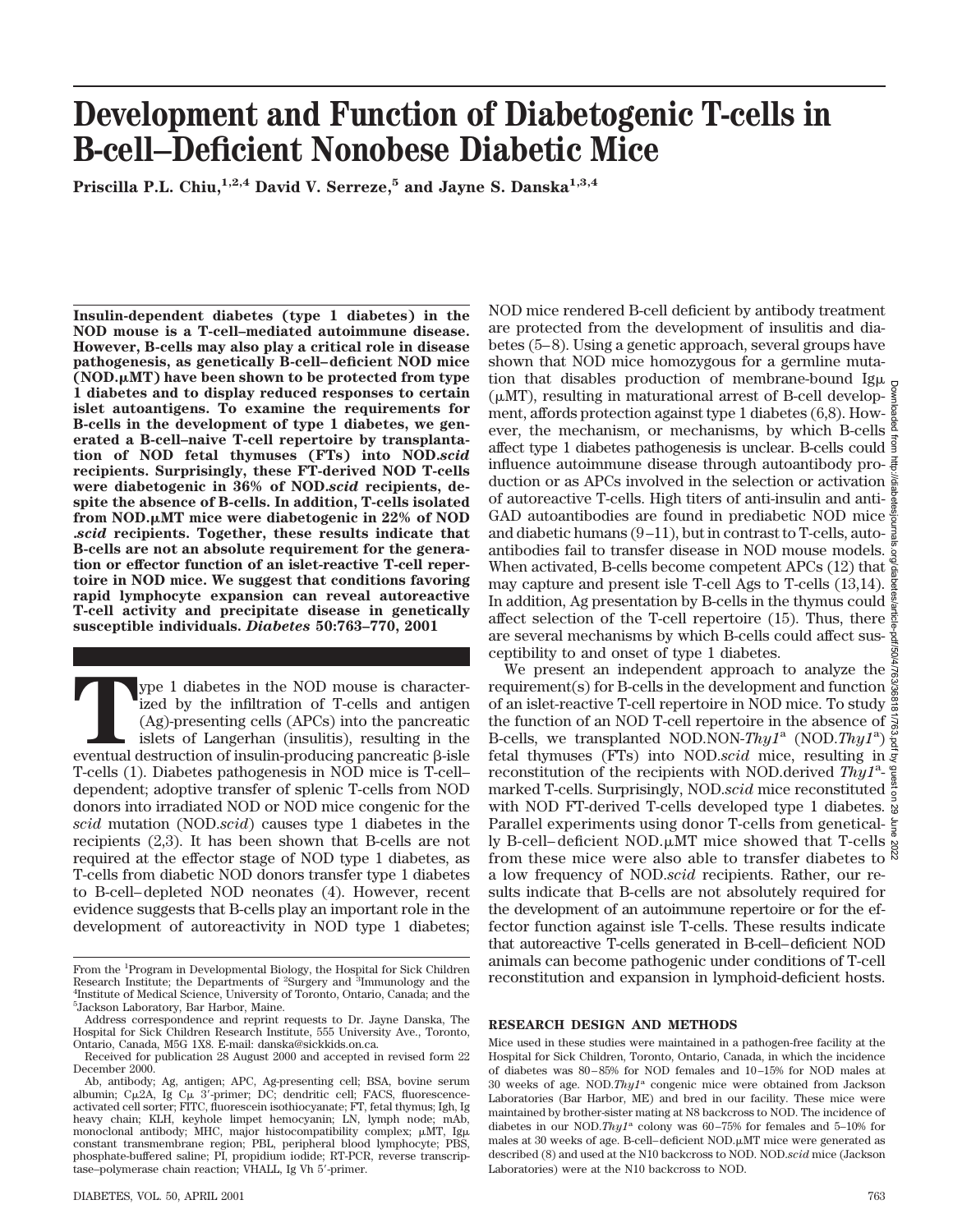

**FIG. 1. Reconstitution of NOD.***scid* **mice with** *Thy1***<sup>a</sup><sup>+</sup> <b>FT**-derived T-cells. T-cells from the NOD.*Thy1*<sup>a</sup> NOD congenic strain express the *Thy1*<sup>a</sup> **allotype, whereas NOD.***scid* **T-cell precursors express** *Thy1***<sup>b</sup> . NOD.***Thy1***<sup>a</sup> females were bred with plug date designated as day 1. Four-week-old NOD.***scid* **recipients were transplanted with 4–6 lobes of day-15 NOD.***Thy1***<sup>a</sup> FTs under the left kidney capsule (RESEARCH DESIGN AND METHODS). Two weeks posttransplant, the NOD.***scid* **FT recipients were examined for FT-derived T-cell reconstitution in the peripheral blood by flow cytometry using FITC-conjugated anti-***Thy1***<sup>a</sup> mAb (19XE5). Dead cells were excluded by PI staining.** *A***: A kidney from a transplanted NOD.***scid* **recipient** 4 weeks posttransplant, showing the NOD.Thy1<sup>a</sup> thymus tissue under the kidney (7). B: A representative FACS experiment showing the<br>percentage of T-cells (Thy1<sup>a+</sup>) in the PBL of a 4-week-old NOD.Thy1<sup>a</sup> mouse and a NOD.s **of NOD.***Thy1***<sup>a</sup> control, the NOD.***scid* **FT recipient was successfully reconstituted with** *Thy1***<sup>a</sup> FT-derived T-cells.** *C***: Generation of NOD FT-derived B-cell–naive T-cells in NOD.***scid* **recipients. The experimental protocol for transplantation of NOD.***Thy1***a**<sup>1</sup> **FT into primary NOD.***scid* **recipients followed by adoptive transfer of FT-derived T-cells into secondary NOD.***scid* **recipients can be found in RESEARCH DESIGN AND METHODS.**

**FT transplant.** Embryonic day 15 (coitus plug = day 1) NOD.*Thy1*<sup>a</sup> fetal thymuses were isolated, and four to six fetal lobes were transplanted under the left kidney capsule of 3- to 4-week-old NOD.*scid* recipients (Fig. 1*A*). Reconstitution of peripheral blood lymphocytes (PBL) with  $Thy1^{a+}$  FTderived T-cells (FT–T-cells) was assessed 2 weeks postoperatively. After red cell lysis, PBLs were stained with fluorescein isothiocyanate (FITC)-conjugated anti-*Thy1*<sup>a</sup> monoclonal antibody (mAb) (19XE5) and anti-*Thy1*<sup>b</sup> mAb (53-2.1) for analysis on the FACSCalibur (Becton Dickinson, Mountain View, CA). Dead cells were excluded by propidium iodide (PI) staining. Fluores-

cence-activated cell sorter (FACS) analysis of  $5 \times 10^3$  cells was performed to assess reconstitution by the FT-derived T-cells (Fig. 1*B*). Data analyses were performed using CellQuest software (Becton Dickinson).

Adoptive transfer of  $Thy1^{a+}$ , FT-derived, and NOD.µMT T-cells. FT recipients were killed 7 weeks posttransplant, and peripheral lymph nodes (LNs) and spleens were isolated. LN and spleen cell suspensions were prepared and immunodepleted with anti–class II major histocompatibility complex (MHC) (10-2.16), anti-B220 (RA3-6B2), and anti-Mac-1 (M1/70) mAb, and magnetic beads (PerSeptive Biosystems, Framingham, MA). NOD.*scid*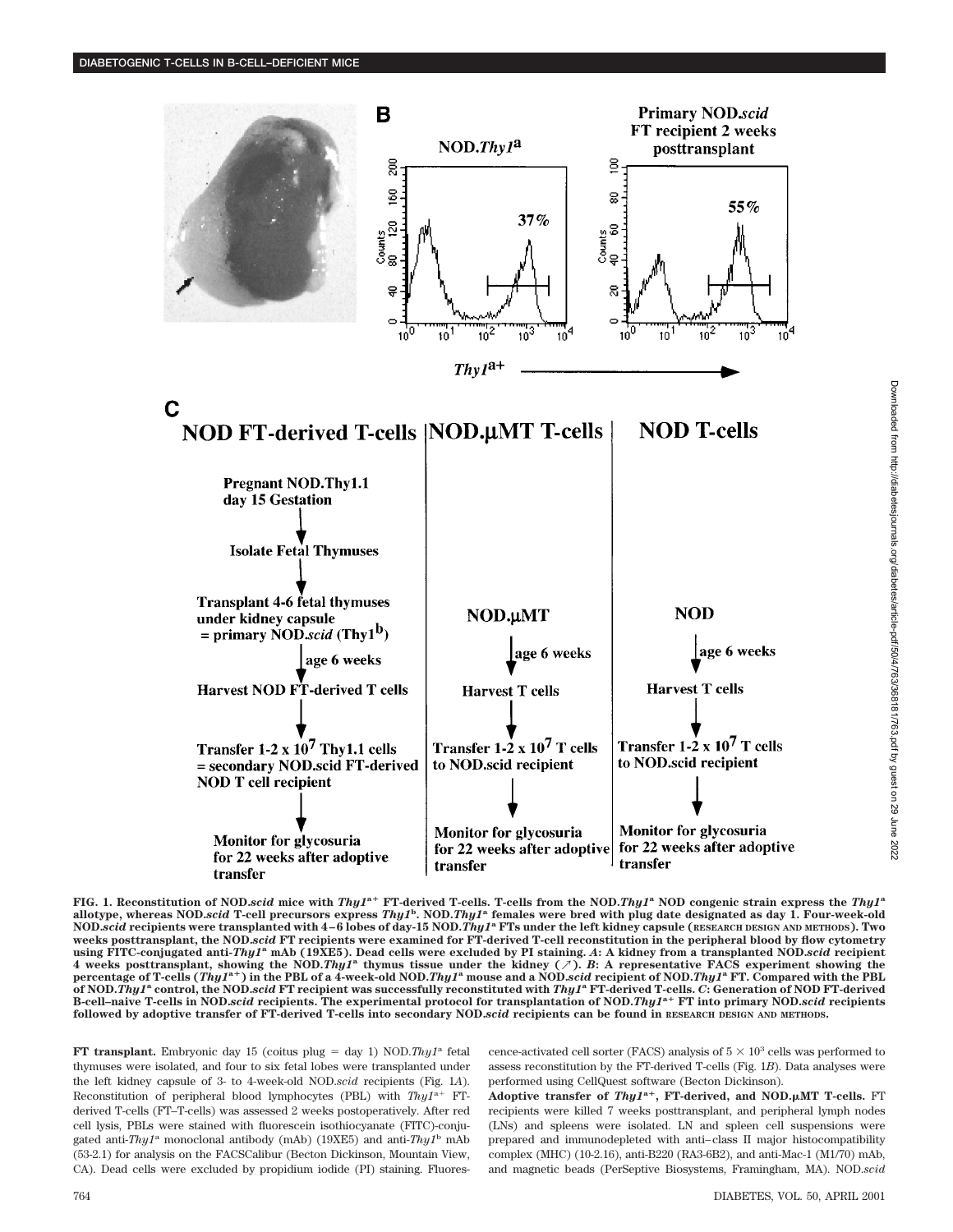immature T-cell precursors were depleted using anti-*Thy1*<sup>b</sup> (53-2.1) mAb. Ten to twenty million  $Thy1^{a+}$  FT–T-cells were injected intraperitoneally into each NOD.*scid* recipient (secondary recipients). Twenty million splenic T-cells from 6-week-old NOD. $\mu$ MT mice were purified by immunodepletion with M1/70 and 10-2.16 and transferred into NOD.*scid* recipients. Similarly,  $2 \times 10^7$ T-cells from 6-week-old NOD.*Thy1*<sup>a</sup> mice, enriched by immunodepletion using M1/70, RA3-6B2, 10-2.16, and magnetic beads, were transferred into NOD.*scid* recipients as positive controls. NOD.*scid* recipients injected with phosphatebuffered saline (PBS) served as negative controls. All NOD.*scid* recipients were monitored for glycosuria weekly using Tes-Tape (Eli Lilly, Toronto) for 22 weeks postadoptive transfer. Recipients were scored as diabetic if they were positive for glycosuria by Tes-Tape on 2 consecutive days. Recipients that remained euglycemic at 22 weeks postadoptive transfer were killed, and their pancreata were isolated for histological examination.

**Analysis of FT–T-cell recipients for the presence of mature B-cells.** NOD.*scid* recipients of FT–T-cells were assessed for the presence of B-cells using flow cytometry and reverse transcriptase–polymerase chain reaction (RT-PCR). For flow cytometry,  $1 \times 10^6$  LNs and spleen cells were stained with FITC-conjugated anti-B220 mAb (RA3-6B2) and biotinylated anti-CD19 mAb (1C3; Pharmingen). Stained cells were analyzed on the FACSCalibur. Ten thousand live (PI-excluding) cells were collected for each recipient. For RT-PCR analysis, RNA was prepared from spleen cells using Trizol (Gibco BRL, Burlington, ON, Canada). RNA isolated from  $1 \times 10^6$  cells were used for the synthesis of cDNA using Superscript II reverse transcriptase (Life Technologies, Burlington ON, Canada), and NOD spleen RNA was used in mock (minus RT) control reactions. A PCR strategy was used to detect V(D)J recombination at the Ig heavy chain (Igh) locus (16). A degenerate Ig Vh 5'-primer (VHALL) and an Ig C $\mu$  3'-primer (C $\mu$ 2A) were used to amplify the cDNA as previously described (16). PCR products of 700 bp reflected transcription of the rearranged Igh locus. PCR products were separated on 0.8% agarose gels and transferred to nylon membranes (ZetaProbe; BioRad Laboratories, Hercules, CA). Southern blot hybridization analysis was performed using an Ig $\mu$  constant region probe (17). Images were collected on a phosphorscreen (Molecular Dynamics, Sunnyvale, CA) and analyzed by Image-Quant software (Molecular Dynamics). b-actin PCR controls were performed simultaneously for each cDNA sample. Assay sensitivity was determined by titrations of cDNA from  $10 \times 10^6$  to  $1 \times 10^6$  NOD spleen cells.

**Histological examination of pancreata of adoptive transfer recipients.** Pancreata from all recipients were evaluated by histological examination of sections as described (18). Insulitis was scored on a scale of 0-4, where 0 represents the absence of insulitis and 4 represents severe invasive insulitis obscuring the islet. Immunohistochemistry of  $8-\mu m$  serial sections was used to detect B220<sup>+</sup> B-cells and  $Thy1^{a+}$  or  $Thy1^{b+}$  T-cells. Pancreatic sections were fixed with ethanol and blocked with 50 mg/ml bovine serum albumin (BSA). Pancreatic sections were incubated in 1% peroxide to inhibit endogenous peroxidase activity. The slides were washed with  $\text{PBS} + 1\% \text{BSA}$  ( $\text{PBS} + \text{BSA}$ ) before staining with biotinylated anti-B220 (RA3-6B2) mAb (Pharmingen), anti-*Thy1*<sup>a</sup> (19XE5) mAb, and anti-*Thy1*<sup>b</sup> (53-2.1) mAb (Pharmingen). The sections were rinsed with  $\text{PBS} + \text{BSA}$  before incubation with streptavidinconjugated peroxidase followed by chromagen stain (Sigma Chemicals, St. Louis, MO). The slides were counterstained with hematoxylin and rinsed in  $PBS + BSA$ .

## **RESULTS**

**Generation of B-cell–deficient NOD mice by FT transplantation.** FT transplantation was used to generate a B-cell–naive T-cell repertoire of NOD origin (19). Thymuses were removed from embryonic day 15 NOD.*Thy1*<sup>a</sup> fetuses and transplanted under the kidney capsule of 3- to 4-week-old NOD.*scid* recipients (primary recipients) (Fig. 1*A*). The procedure resulted in good reconstitution of NOD.*scid* recipients with  $Thy1^{a+}$  FT-derived T-cells as early as 2 weeks posttransplant (Fig. 1*B*). By 7 weeks posttransplant, these primary NOD.*scid* hosts were fully reconstituted with FT-derived T-cells.  $Thy1^{a+}$  FT-T-cells were recovered from the primary recipients and transferred into secondary NOD.*scid* hosts (Fig. 1*C*). Parallel experiments were performed to compare the diabetogenic potential of the NOD FT–T-cells with age-matched T-cells from unmanipulated NOD donors. Mice homozygous for a targeted mutation disrupting the  $\lg\mu$  constant transmembrane region  $(\mu MT)$  are genetically B-cell deficient (20). On the NOD

background, this mutation (NOD. $\mu$ MT) was previously reported to significantly reduce diabetes frequency (8). Here we performed parallel experiments to compare the diabetogenic potential of NOD. $\mu$ MT T-cells with NOD FTderived T-cells transferred into NOD.*scid* recipients (Fig. 1*C*). This approach enabled direct comparison of the diabetogenic potential of normal, with two different sources of B-cell–naive NOD T-cells. In both of the experimental groups, the NOD FT-derived and NOD. $\mu$ MT T-cell repertoire developed in the absence of B-cells and was assessed for autoimmune effector function in a B-cell–deficient environment.

**B-cell deficiency in NOD.***scid* **FT–T-cell recipients.** Interpretation of these experiments depended on verification of B-cell deficiency in NOD.*scid* recipients of NOD FT-derived and NOD.*scid* (21) T-cells. Rare B-cell precursors are present in day-15 FT, but their development has  $\frac{6}{9}$ been found to require addition of exogenous cytokines  $\frac{3}{8}$ (22). In addition, rare Ig<sup>+</sup> B-cells have been observed in  $\frac{8}{9}$ aged CB-17.*scid* (23–25) and NOD.*scid* (21) mice, providaged CD-17.3074 (20-20) diverses the contamination in the  $\frac{3}{2}$ <br>ing another potential source of B-cell contamination in the NOD FT-derived T-cell–reconstituted animals. We used two approaches to test for B-cells in FT-derived T-cell– reconstituted primary and secondary NOD.*scid* recipients (Fig. 1*C*). Two-color flow cytometric analysis of primary and secondary NOD.*scid* recipients of FT-derived T-cells was performed using antibodies to the B-cell markers  $\frac{3}{2}$ B220 and CD19. B220<sup>+</sup>CD19<sup>+</sup> cells were undetectable in  $\frac{8}{8}$ the LNs and the spleens of both primary and secondary NOD.*scid* FT-T recipients. Indeed, these profiles were indistinguishable from age-matched unmanipulated NOD.*scid* mice (Fig. 2*A*). As an independent assessment, we used an RT-PCR approach followed by Southern blot hybridization  $\frac{5}{3}$ to detect Ig $\mu$  mRNA transcripts resulting from VDJ $\mu$   $\frac{8}{8}$ recombination in the splenocytes of secondary NOD.*scid* FT-derived T-cell recipients (16). Titration experiments  $\frac{1}{8}$ showed that this technique could detect Ig $\mu$  transcripts in  $\frac{8}{2}$ as few as 10 spleen cell equivalents from normal NOD  $\vec{g}$ animals (Fig. 2*B*, panel i). Under these experimental con- $\frac{6}{8}$ ditions, we could not detect full-length Ig VDJ<sub>µ</sub>-containing  $\frac{8}{9}$ transcripts in the splenocytes of NOD.*scid* FT–T-cell recipients (Fig. 2*B*, panel ii). Occasionally, we observed Ig $\mu$  amplicons in NOD.*scid* mice (Fig. 2*B*, panel ii), which is consistent with reports that  $V(D)J$  recombination occurs  $\aleph$ with low frequency in *scid* mice (25,26). Together, the flow cytometry and PCR analyses strongly suggest that both primary and secondary NOD.*scid* mice harboring NOD FT-derived T-cells were indeed B-cell deficient. Downloaded from http://diabetesjournals.org/diabetes/article-pdf/50/4/763/368181/763.pdf by guest on 29 June 2022

**Incidence of insulitis and diabetes in NOD.***scid* **T-cell recipients.** NOD.*scid* recipients of normal NOD, NOD FT-derived, and NOD. $\mu$ MT T-cells were followed for 22 weeks postadoptive transfer to assess diabetes onset. A total of 66% of NOD.*scid* recipients of 6-week-old NOD T-cells became diabetic within this observation period (Table 1, Fig. 3). Unexpectedly, 40% of the recipients of NOD  $FT$ -derived T-cells and 22% of the recipients of NOD. $\mu$ MT T-cells became diabetic during the observation period (Table 1, Fig. 3). These results suggest that B-cell–naive NOD T-cells created either by FT transplantation into NOD.*scid* recipients or by introgression of the  $\mu$ MT mutation onto the NOD background have the potential to cause diabetes in NOD.*scid* hosts.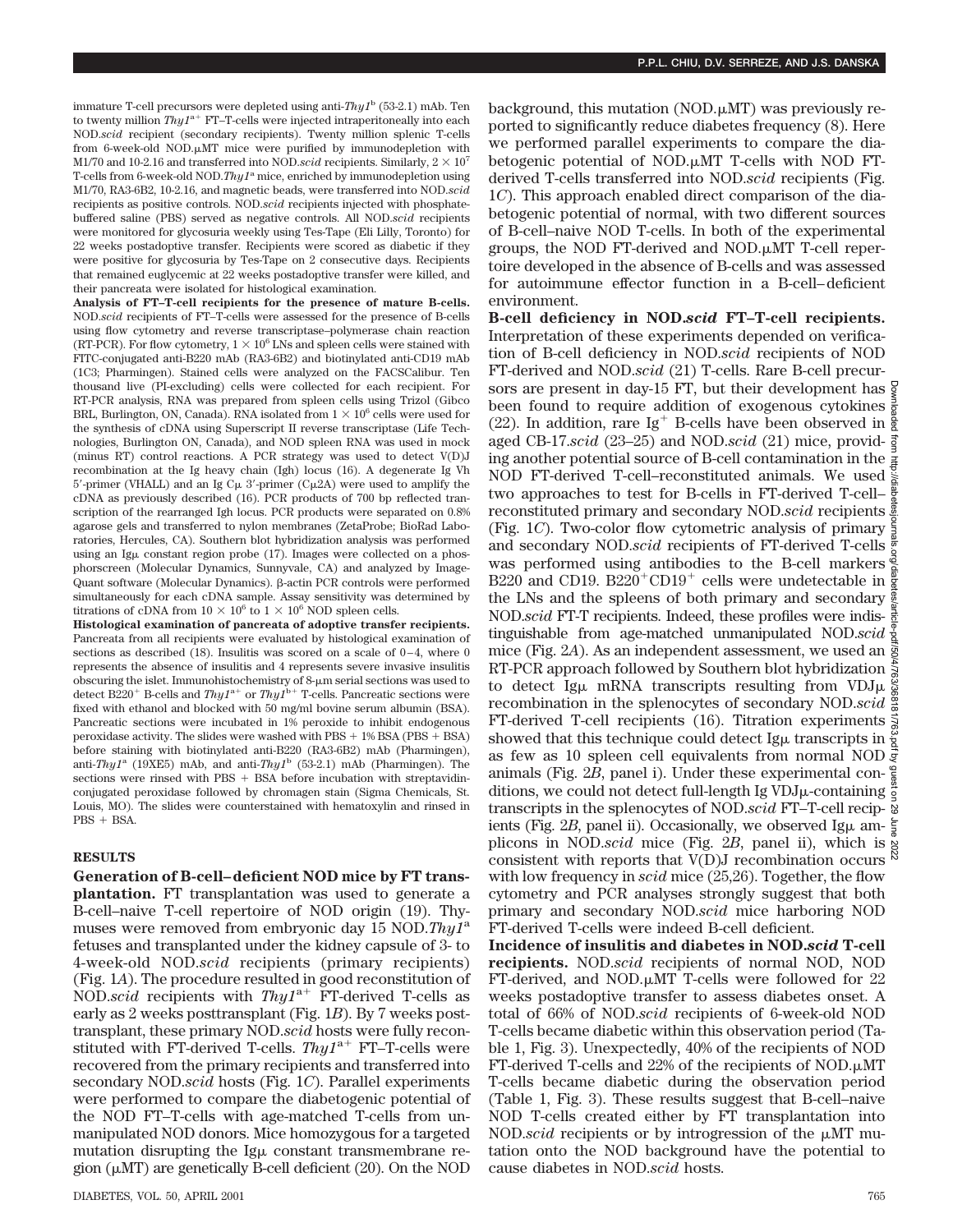

B

(i) Dilution of spleen cDNA (cell equivalents)



**FIG. 2. The absence of B-cells in NOD.***scid* **recipients of FT or FTderived T-cells.** *A***: LNs from 20-week-old NOD.***Thy1***<sup>a</sup> , NOD.***scid***, primary NOD.***scid* **FT recipients, and secondary NOD.***scid* **FT-derived T-cell recipients were prepared into cell suspensions and stained with FITC-conjugated anti-B220 (RA3-6B2) and biotinylated anti-CD19 (1C3). Dead cells were excluded by PI staining. Diabetic secondary NOD.***scid* **FT-derived recipients were also analyzed for the presence of** B-cells by flow cytometry. In the NOD.*scid* mouse, B220<sup>+</sup>CD19<sup>+</sup> cells **constituted <0.1% of the LN population. In NOD.***scid* **recipients of** primary NOD FT and secondary NOD FT-derived T-cells, B220<sup>+</sup>CD19<sup>+</sup>

#### TABLE 1

Diabetes incidence in NOD.*scid* recipients of NOD, NOD.µMT, and NOD FT-derived T-cells

| T-cell donor                           | Incidence of<br>diabetes                      | Time to diabetes<br>average (days) |
|----------------------------------------|-----------------------------------------------|------------------------------------|
| 6-week-old NOD                         | $67(6 \text{ of } 9)$                         | $114(96-149)$                      |
| 6-week-old FT-derived<br>NOD.Thy $1^a$ | 36 (8 of 22)                                  | $115(94 - 182)$                    |
| 6-week-old NOD-µMT<br>PBS-control      | $22(2 \text{ of } 9)$<br>$0(0 \text{ of } 6)$ | $130(126-134)$                     |

Data are % (*n*) or means (range).

Histological examination was performed on the pancreata of all NOD.*scid* T-cell recipients either at the time of diabetes onset or at 22 weeks post–T-cell transfer, whichever came first. Diabetic recipients of either NOD FTderived or NOD. $\mu$ MT T-cells displayed severe invasive  $\frac{8}{5}$ insulitis (data not shown). Using immunohistochemical  $\frac{1}{8}$ staining, the islet-infiltrating cells in these animals were  $\frac{8}{7}$ of donor origin  $(Thy1^{a+})$ , and neither  $Thy1^{b+}$  nor B220<sup>+</sup> cells were detected in the lesions (data not shown). NOD.*scid* recipients of NOD FT-derived or NOD. $\mu$ MT  $\frac{5}{8}$ T-cells that remained euglycemic 22 weeks after adoptive transfer were also examined for pancreatic infiltration.  $\frac{6}{2}$ Among these mice, 2 of 7 recipients of NOD. $\mu$ MT T-cells  $\frac{3}{8}$ and 5 of 14 recipients of NOD FT-derived T-cells had mean insulitis scores  $>1.5$ ; this is suggestive of progression toward invasive insulitis (Fig. 4). Some of these animals might have become diabetic over a longer observation pemight have become diabetic over a longer observation pe-<br>riod after T-cell transfer. Altogether, 13 of 22 (59%) recip- $\frac{1}{8}$ ients of NOD FT-derived T-cells and 4 of 9 (44%) recipients  $\frac{1}{2}$ of NOD.µMT T-cells demonstrated invasive insulitis and/or diabetes 22 weeks after adoptive transfer, despite the absence of B-cells. Downloaded from http://diabetesjournals.org/diabetes/article-pdf/50/4/763/368181/763.pdf by guest on 29 June 2022

## **DISCUSSION**

Several groups have reported that B-cells are critical for the development of NOD insulitis and type 1 diabetes  $\frac{3}{5}$ (6–8). A suggested mechanism of this effect is that NOD  $\frac{6}{8}$ B-cells are uniquely capable of capturing and presenting islet Ags associated with NOD type 1 diabetes in the context of the MHC class II molecules (13,14,27). Although  $\frac{5}{3}$ NOD. $\mu$ MT mice are protected from type 1 diabetes, some  $\frac{8}{8}$ animals became diabetic with the same kinetics as B-cell– sufficient NOD littermates, albeit with a much lower incidence (28). In this report, we present evidence that insulitis and diabetes can develop in the absence of NOD B-cells, and we suggest that under some conditions macrophages ( $M\phi s$ ) and dendritic cells ( $DCs$ ) are sufficient to select an autoreactive T-cell repertoire and to precipitate autoimmune disease in NOD mice.

**cells were not detectable by flow cytometry.** *B***: RNA was isolated from 1** 3 **106 splenocytes from age-matched NOD, NOD.***scid***, and diabetic secondary NOD.***scid* **FT-T recipients and reverse transcribed into cDNA.** To detect Ig  $\mu$  gene transcriptional product, a degenerate VHALL  $5'$ **primer and a 3<sup>'</sup> primer,**  $C_{\mu}2\overline{A}$ **, in the constant region of the Igh were used to amplify the cDNA. PCR products of 700 bp represent mRNA** resulting from VDJ gene rearrangement at the Igh locus. **B**-actin con**trols were performed simultaneously for each cDNA sample. Southern blot analysis of the VHALL-C**m**2A PCR products was performed using 32P-labeled Ig**<sup>m</sup> **probe.** *<sup>B</sup>***, panel** *<sup>i</sup>***: Sensitivity of the RT-PCR assay as indicated by the dilution of cDNA ranging from**  $5 \times 10^4$  **to 10 spleen cell** equivalents. *B*, panel *ii*: Assay of Ig $\mu$  mRNA from 5  $\times$  10<sup>4</sup> cell equiva**lents of NOD, NOD.***scid***, and secondary NOD.***scid* **FT-T recipients.**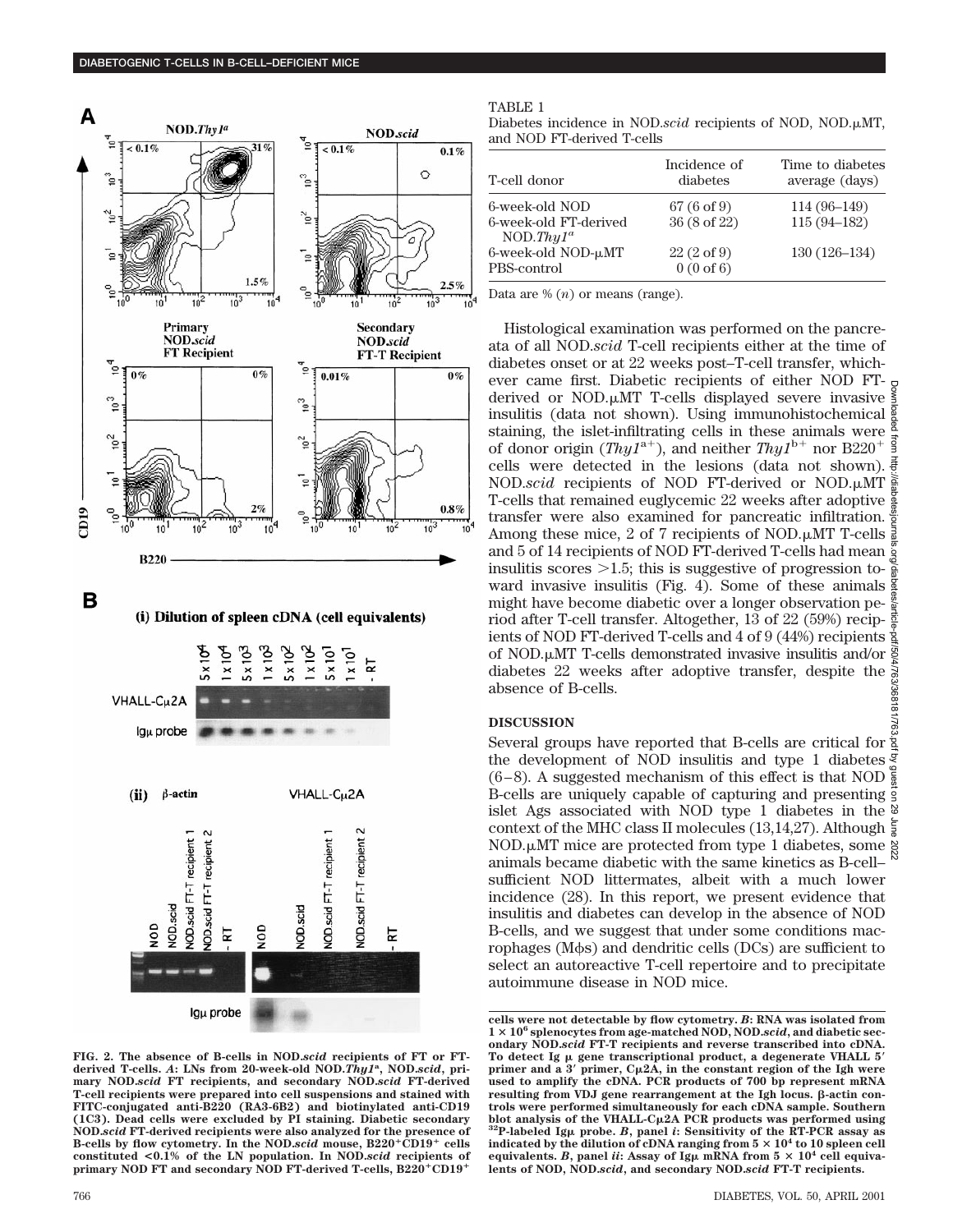

**FIG. 3. Diabetes incidence in recipients of NOD, NOD FT-T, and NOD.**m**MT T-cells. NOD.***scid* **recipients of T-cells from 6-week-old NOD**  $(n = 9)$  ( $\Box$ ), NOD.*Thy1<sup>a</sup>* FT-T ( $n = 22$ ) ( $\diamond$ ), NOD. $\mu$ MT ( $n = 9$ ) ( $\odot$ ) **donors, or PBS treatment (** $n = 6$ **)** ( $\triangle$ ) were monitored for glycosuria **for 22weeks postadoptive transfer.**

There are multiple potential explanations for the difference observed in the NOD FT-derived and NOD. $\mu$ MT T-cell transfer models compared with previously published results in NOD. $\mu$ MT and anti-Ig $\mu$ -treated NOD mice. Previously, gene-targeted disruption of the membrane-bound form of the IgM  $(\mu MT)$  B-cell receptor  $(6,8,28)$  or anti-Ig $\mu$  treatment  $(5,7)$  was used to generate



**FIG. 4. Histological analysis of insulitis in euglycemic NOD.***scid* **recip**ients of NOD, NOD FT-derived, and NOD.µMT-derived T-cells. Pancre**atic sections of NOD.***scid* **recipients that remained euglycemic 22 weeks after adoptive transfer were examined for insulitis (RESEARCH DESIGN AND METHODS). Data are shown for NOD.***scid* **recipients of NOD FT-derived (** $n = 14$ **) and NOD.** $\mu$ MT T-cells ( $n = 7$ ). A total of 8- $\mu$  serial **sections were made at 100-**m **intervals, and 30 islets were examined in each recipient. For each islet, a score from 0 to 4 was given to indicate insulitis severity (0**  $=$  absence of insulitis and  $4 =$  severe and complete **invasive insulitis). An average insulitis score was calculated for each recipient. The bar represents the mean insulitis score from the average scores of each cohort. Note that the histogram plot does not resolve animals in the same group that had very similar insulitis scores, as shown by the individual circles, so the designated number of animals per group exceeds the number of circles.**

B-cell–deficient NOD mice. The  $\mu$ MT mutation was bred from a mixed  $129/Sv \times C57BL/6$  background onto the NOD background. As a result, protective alleles at insulindependent diabetes loci (*Idd*) could have been transferred along with the  $\mu$ MT mutation, decreasing disease susceptibility in NOD. $\mu$ MT mice. We do not favor this explanation, because the diabetes protection in NOD. $\mu$ MT mice was demonstrated after the sixth backcross (N7) generation, and these mice were typed for microsatellite markers linked to 15 of the 19 known *Idd* susceptibility loci (8). The  $NOD.\mu MT$  animals used in the current study were products of three additional back-crosses (N10) and were typed for additional markers: D3Mit100 near the *Idd*10, 17, and 18 region and D10Mit87 near the  $IFN\gamma R$  gene (data not shown) recently reported to be linked to a diabetes protection locus in 129/Sv mice (29). Diabetes incidence in NOD.µMT mice housed at the Jackson Laboratories from  $\frac{6}{9}$ 1996 to the present is low, but detectable  $(3-5\%)$  (D.V.  $\frac{5}{6}$ Serreze, unpublished data); this is consistent with the idea  $\frac{5}{3}$ that this mutation provides substantive but not absolute  $\vec{z}$ protection from diabetes. In independent studies, in vivo treatment with anti-Ig $\mu$  Abs has suggested that removal of B-cells in the neonatal period protects NOD mice against  $\frac{8}{8}$ type 1 diabetes. Furthermore, treatment of neonatal NOD  $\frac{3}{2}$ mice with natural Ig alters diabetes development, although the mechanism of protection is unclear (30). In both instances, in vivo Ab treatment may provoke immunological modulations in addition to clearance or alteration of B-cell function. In contrast, our approach using NOD FT-derived T-cells did not require manipulation of the NOD genome or  $\frac{1}{6}$ in vivo Ab treatments and thereby avoided effects independent of B-cell depletion.

T-cell responses to a variety of foreign Ags are poor in NOD.µMT homozygous mice compared with NOD.µMT/<sup>+</sup> and NOD controls, suggesting that the mutation causes  $\frac{\infty}{\infty}$ global rather than autoantigen-specific effects on cellular  $\frac{1}{2}$ immunity. For example, C57BL/6- $\mu$ MT mice have reported  $\frac{6}{8}$ defects in delayed-type hypersensitivity responses to in  $\vec{g}$ vivo challenges with pathogens such as *Chlamydia* (31), *Mycobacteria* (32), and *Listeria* (33). Furthermore, priming of NOD. $\mu$ MT mice with keyhole limpet hemocyanin  $\frac{1}{8}$ (KLH) generated lower recall responses compared with  $\overline{5}$ NOD T-cells (27), although T-cell responses to KLH were readily observed in  $C57BL/6$ - $\mu$ MT mice (34). These data suggest that  $NOD.\mu MT$  T-cell responses to a broad array of antigens may be significantly different from the NOD parental strain. If this is indeed the case, the diabetes protection observed in NOD. $\mu$ MT mice may reflect a general impairment in T-cell responses in addition to a specific requirement for B-cells in generation and function of diabetogenic T-cells. Downloaded from http://diabetesjournals.org/diabetes/article-pdf/50/4/763/368181/763.pdf by guest on 29 June 2022

A fundamental feature of autoimmune diabetes susceptibility may be the extent and the kinetics of self-reactive T-cell proliferation and apoptosis in peripheral tissues. Indeed, NOD T-cells demonstrate enhanced proliferation (35) and resistance to apoptosis (36–39) compared with T-cells from nondiabetes-prone strains. Based on these findings, our adoptive transfer approach into NOD.*scid* recipients may favor the expansion of islet-reactive NOD  $FT$ -derived and NOD. $\mu$ MT T-cells precipitating the development of type 1 diabetes. NOD.*scid* mice are excellent adoptive transfer recipients because of the absence of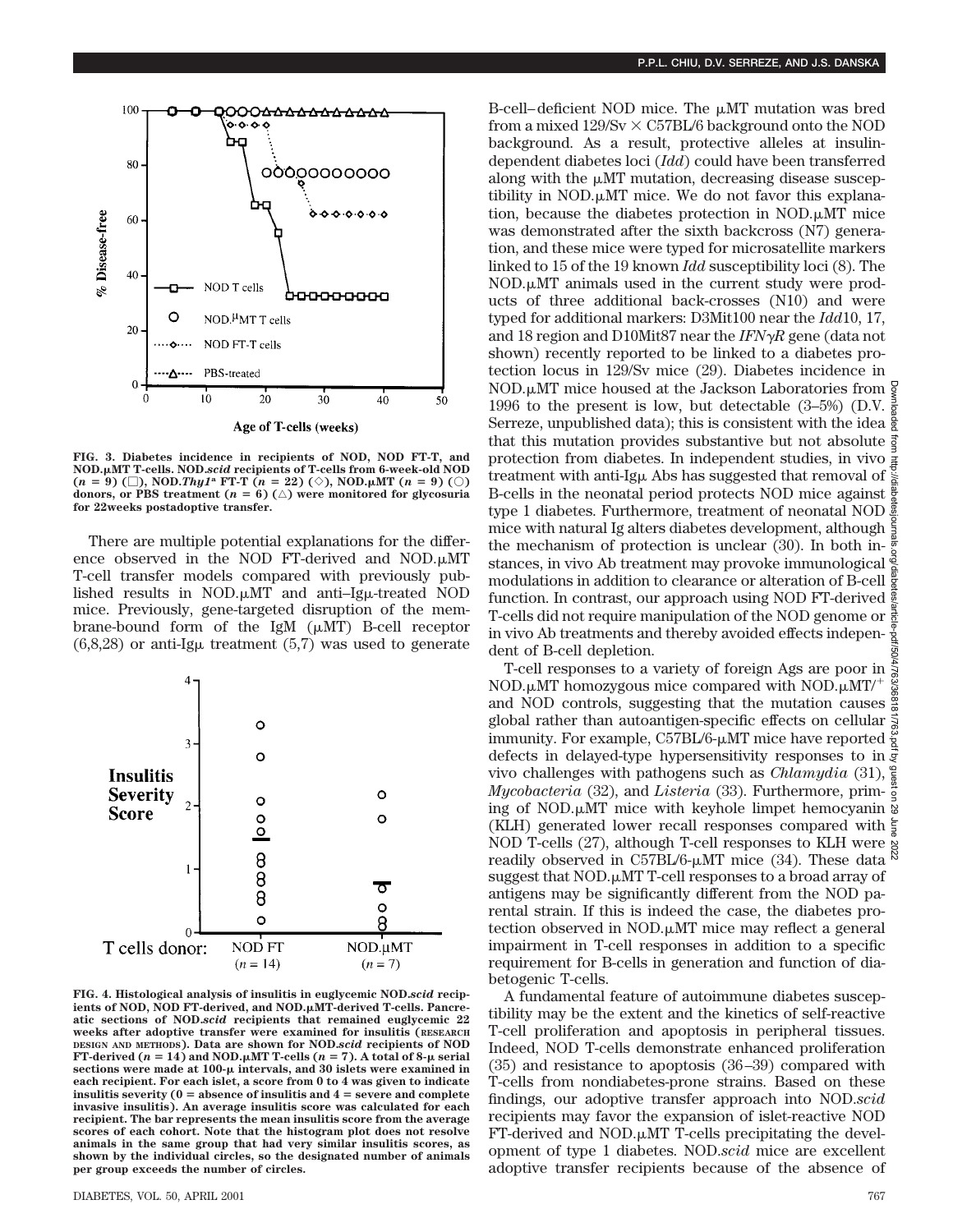mature lymphocytes, depressed natural killer cell cytolytic activity, and the absence of circulating complement (21). The paucity of mature lymphocytes in NOD.*scid* mice permits rapid expansion of donor T-cells. We have shown that FT-derived T-cells mature and disseminate in the lymphoid organs of primary and secondary NOD.*scid* recipients. Perhaps the T-cell expansion caused by repopulation of the NOD.*scid* host is permissive for expansion and activation of autoreactive T-cells. Consistent with this idea, we show that the autoreactive T-cells in NOD. $\mu$ MT mice that rarely cause diabetes in situ have heightened pathogenic potential when transferred into the lymphopenic NOD.*scid* microenvironment.

Multiple independent lines of evidence support this reasoning in the context of autoimmune diabetes. The first comes from analyses of the Diabetes-Prone BioBreeding (DP-BB) rat and the related DR-BB strain. In DP-BB rats, a locus (*iddm1)* conferring severe T-cell lymphopenia (*lyp)* is required for spontaneous diabetes, but the *lyp* gene has not yet been identified (40,41). Interestingly, reconstitution of DP-BB animals with histocompatible T-cells from normal rats affords partial protection from diabetes, highlighting the direct contribution of T-cell lymphopenia to diabetes development (42,43). Although the nonlymphopenic DR-BB strain is diabetes resistant under normal conditions, interventions that produce lymphopenia, such as ionizing radiation and cyclophosphamide, induce type 1 diabetes in this strain (44,45). Recent studies demonstrate that the diabetogenic potential of the DR-BB T-cell repertoire is revealed after adoptive transfer of DR-BB T-cells into thymectomized and irradiated DP-BB recipients (46). Collectively, these studies demonstrate that the pathogenic potential of autoreactive T-cells in the BB rat is enabled when these cells are placed in a lymphopenic environment. Similar to the contribution of *lyp* to diabetes in the BB rat, diabetes development in NOD mice is dramatically accelerated after recovery from cyclophosphamide-induced lymphopenia (47,48). A particularly revealing example of the cyclophosphamide effect was reported in lethally irradiated NOD mice reconstituted with 50:50 mixed bone marrow isolated from MHC class II–deficient (NOD.I-A $\beta^{-/-}$ ) and B-cell–deficient (NOD.µMT) mice (13). The resultant bone marrow chimeras were not spontaneously diabetic, a finding the authors argue reflects the absence of MHC class II–expressing B-cells. However, these mice have insulitis, and cyclophosphamide treatment caused rapid diabetes onset. Thus, the absence of MHC class II–expressing B-cells does not preclude the production and destructive function of an isletreactive T-cell repertoire. Rather, these T-cells are generated in the absence of MHC class II–expressing B-cells and are pathogenic when conditions favor their expansion. We also report a high frequency of diabetes in  $35$ -week-old NOD. $\mu$ MT mice after cyclophosphamide treatment, underscoring the pathogenic potential of NOD T-cells that developed in the absence of B-cells. Considering the evidence from the BB rat and the cyclophosphamide-treated NOD mice, together with the data provided here, we suggest that conditions that favor extensive lymphocyte expansion can reveal autoreactive T-cells and precipitate disease in genetically susceptible individuals. This idea has important implications for broad T-cell–depleting therapies, which warn that the rebound effect of these agents may aggravate rather than alleviate autoimmune reactivity.

Previous reports suggest that NOD B-cells are uniquely capable of capturing and presenting specific islet Ags to islet-reactive NOD T-cells (13,14,27). However, we observed the development of type 1 diabetes in 36 and 22% of NOD.*scid* recipients of NOD FT-derived or NOD.µMT T-cells, respectively. Although these diabetes incidences are reduced compared with NOD.*scid* recipients of normal NOD T-cells, our results suggest that myeloid APCs, such as M $\phi$ s and DCs, are sufficient to select, activate, and sustain autoreactive T-cells. In our study, the absence of lymphocytes in the NOD.*scid* hosts may have enhanced the density of myeloid APCs and increased their effectiveness as stimulators of autoreactive T-cells. Mos and mature DCs express high levels of costimulatory molecules  $(49,50)$  and are clearly implicated in type 1 diabetes patho-Downloaded from http://diabetesjournals.org/diabetes/article-pdf/50/4/763/368181/763.pdf by guest on 29 June 2022genesis. For example, the depletion of M $\phi$ s from NOD mice transgenic for a diabetogenic T-cell receptor protected ectopic islet grafts from destruction and blocked the ed ectopic isiet graits from destruction and blocked the  $\frac{2}{3}$  capacity of the T-cell receptor transgenic T-cells to transfer disease into NOD.*scid* recipients (51). Mos and DCs infiltrate  $\frac{1}{5}$ NOD and NOD.*scid* islets before and independent of Tand B-cells (18,52–54) and produce proinflammatory mediators tumor necrosis factor- $\alpha$  and  $\gamma$ -interferon and nitric  $\frac{3}{2}$ oxide that contribute to type 1 diabetes (55). Conversely,  $\frac{3}{8}$ depletion of NOD M $\phi$ s prevents the onset of type 1 diabe- $\frac{1}{6}$ tes (51,52,56,57), and in other rodent models of type  $1\frac{8}{8}$ diabetes, DCs and M $\phi$ s are necessary and sufficient to  $\frac{5}{3}$ cause diabetes (58,59). Together, these data indicate that  $\frac{8}{2}$ Mos and DCs are also critical APCs for diabetes develop- $\frac{5}{8}$ ment and can suffice to select and activate an islet-reactive T-cell repertoire. However, the presence of B-cells likely  $\frac{8}{8}$ contributes to a greater efficiency of T-cell activation and  $\delta$ expansion, potentiating diabetes development. For these  $\frac{5}{8}$ reasons, therapeutic strategies for the prevention of type  $1\frac{3}{2}$ diabetes in susceptible individuals will likely be more  $\frac{1}{60}$ efficacious when directed toward multiple types rather Lby guest than B-cells alone.

## **ACKNOWLEDGMENTS**

This work was supported by grants from the Canadian Diabetes Association in honor of Madelen Francis Armstrong, the Juvenile Diabetes Foundation International,  $\frac{8}{6}$ and the Medical Research Council of Canada. J.S.D. is a Research Scientist of the National Cancer Institute of Canada. P.P.L.C. is the recipient of a Juvenile Diabetes Foundation International Postdoctoral Fellowship.

We thank Philippe Poussier, Gillian Wu, Joan Wither, and Cynthia Guidos for their technical assistance and comments on this manuscript.

## **REFERENCES**

- 1. Foster DW: Diabetes mellitus. In *Harrison's Principles of Internal Medicine*. 11th ed. E. Braunwald, Ed. New York, McGraw-Hill, 1983, p. 1778
- 2. Wicker LS, Miller BJ, Mullen Y: Transfer of autoimmune diabetes mellitus with splenocytes from nonobese diabetic (NOD) mice. *Diabetes* 35:855– 860, 1986
- 3. Christianson SW, Shultz LD, Leiter EH: Adoptive transfer of diabetes into immunodeficient NOD.*scid/scid* mice: relative contributions of CD4<sup>+</sup> and CD8<sup>+</sup> T-cells from diabetic versus prediabetic NOD.NON-*Thy*-1<sup>a</sup> donors. *Diabetes* 42: 44–55, 1993
- 4. Bendelac A, Boitard C, Bendossa P, Bazin H, Bach J-F, Carnaud C: Adoptive T-cell transfer of autoimmune nonobese diabetic mouse diabetes

g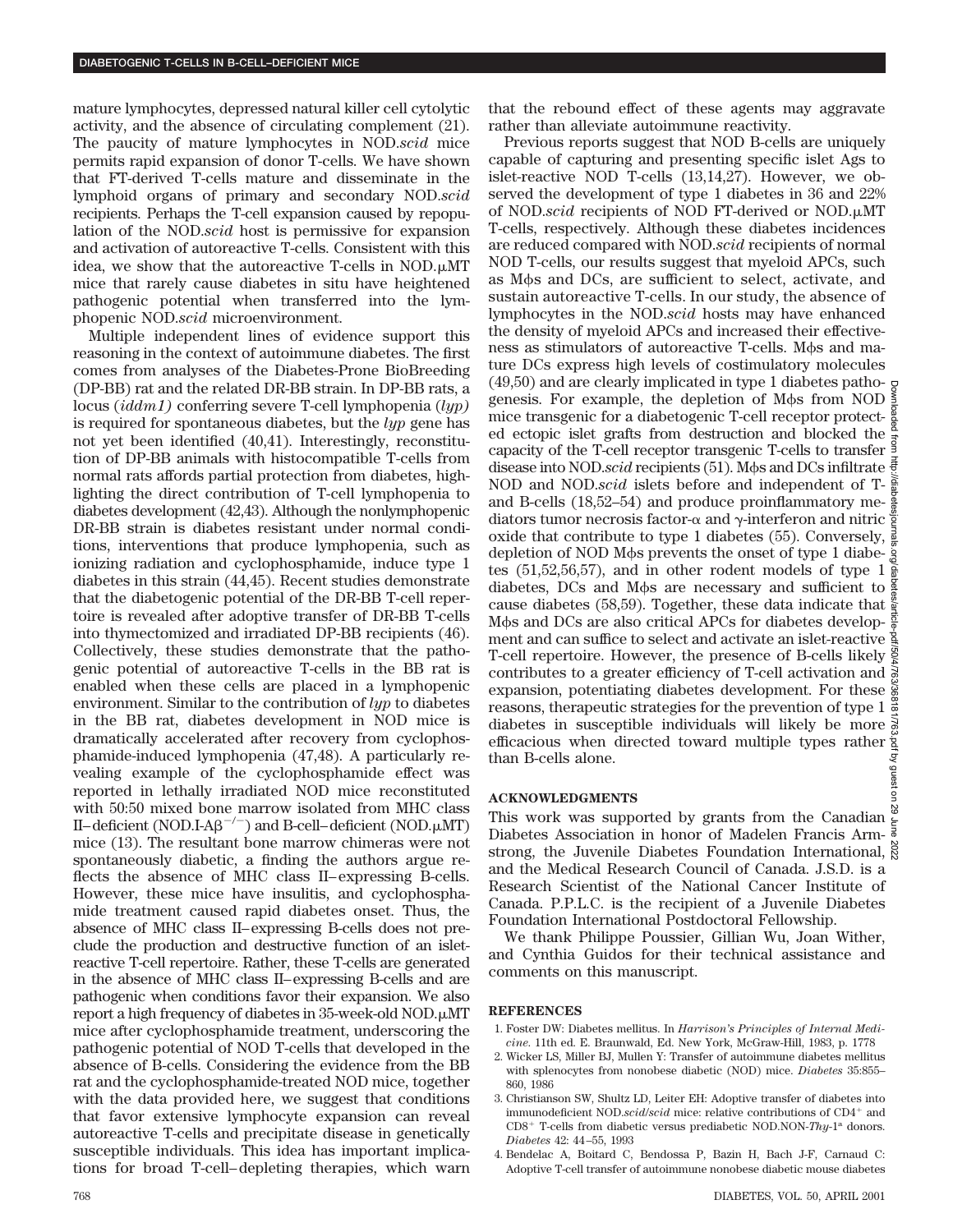does not require recruitment of host B lymphocytes. *J Immunol* 141:2625– 2628, 1988

- 5. Forsgren S, Andersson A, Hillorn V, Soderstrom A, Holmberg D: Immunoglobulin-mediated prevention of autoimmune diabetes in the non-obese diabetic (NOD) mouse. *Scand J Immunol* 34:445–451, 1991
- 6. Akashi T, Nagafuchi S, Anzai K, Kondo S, Kitamura D, Wakana S, Ono J, Kikuchi M, Niho Y, Watanabe T: Direct evidence for the contribution of B-cells to the progression of insulitis and the development of diabetes in nonobese diabetic mice. *Intern Immunol* 9:1159–1164, 1997
- 7. Noorchashm H, Noorchashm N, Kern J, Rostami SY, Barker CF, Naji A: B-cells are required for the initiation of insulitis and sialitis in nonobese diabetic mice. *Diabetes* 46:941–946, 1997
- 8. Serreze DV, Chapman HD, Varnum DS, Hanson MS, Reifsnyder PC, Richard SD, Fleming SA, Leiter EH, Shultz LD: B lymphocytes are essential for the initiation of T-cell-mediated autoimmune diabetes: analysis of a new "speed congenic" stock of NOD.Igµ null mice. *J Exp Med* 184:2049-2053, 1996
- 9. Tisch R, Yang X, Singer SM, Liblau RS, Fugger L, McDevitt HO: Immune response to glutamic acid decarboxylase correlates with insulitis in non-obese diabetic mice. *Nature* 366:72–75, 1993
- 10. Kaufman DL, Clare-Salzer M, Tian J, Forsthuber T, Ting GSP, Robinson P, Atkinson MA, Sercarz EE, Tobin AJ, Lehmann PV: Spontaneous loss of T-cell tolerance to glutamic acid decarboxylase in murine insulin-dependent diabetes. *Nature* 366:69–72, 1993
- 11. Bingley PJ: Interactions of age, islet cell antibodies, insulin autoantibodies, and first-phase insulin response in predicting risk of progression to IDDM in ICA<sup>+</sup> relatives: the ICARUS data set. *Diabetes* 45:1720-1728, 1996
- 12. Constant S, Schweitzer N, West J, Ranney P, Bottomly K: B lymphocytes can be competent antigen-presenting cells for priming  $CD4^+$  T-cells to protein antigens in vivo. *J Immunol* 155:3734–3741, 1995
- 13. Noorchashm H, Lieu YK, Noorchashm N, Rostami SY, Greeley SA, Schlachterman A, Song HK, Noto LE, Jevnikar AM, Barker CF, Naji A: I-Ag7-mediated antigen presentation by B lymphocytes is critical in overcoming a checkpoint in T-cell tolerance to islet beta cells of nonobese diabetic mice. *J Immunol* 163:743–750, 1999
- 14. Falcone M, Lee J, Patstone G, Yeung B, Sarvetnick N: B lymphocytes are crucial antigen-presenting cells in the pathogenic autoimmune response to GAD65 antigen in nonobese diabetic mice. *J Immunol* 161:1163–1168, 1998
- 15. Mazda O, Watanabe Y, Gyotoku J, Katsura Y: Requirement of dendritic cells and B-cells in the clonal deletion of Mls-reactive T-cells in the thymus. *J Exp Med* 173:539–547, 1991
- 16. Pennycook JL, Chang Y, Celler J, Phillips RA, Wu GE: High frequency of normal DJH joints in B-cell progenitors in severe combined immunodeficiency mice. *J Exp Med* 178:1007–1016, 1993
- 17. Fox CJ, Danska, JS: IL-4 expression at the onset of islet inflammation predicts nondestructive insulitis in nonobese diabetic mice. *J Immunol* 158:2414–2424, 1997
- 18. Fox CJ, Danska JS: Independent genetic regulation of T-cell and antigenpresenting cell participation in autoimmune islet inflammation. *Diabetes* 47:331–338, 1998
- 19. Von Boehmer H, Schubiger K: Thymocytes appear to ignore class I major histocompatibility complex antigens expressed on thymus epithelial cells. *Eur J Immunol* 14:1048–1052, 1984
- 20. Kitamura D, Roes J, Kuhn R, Rajewsky K: A B-cell-deficient mouse by targeted disruption of the membrane exon of the immunoglobulin mu chain gene. *Nature* 350:423–426, 1991
- 21. Shultz LD, Schweitzer PA, Christianson SW, Gott B, Schweitzer IB, Tennent B, McKenna S, Mobraaten L, Rajan TV, Greiner DL, Leiter EH: Multiple defects in innate and adaptive immunologic function in NOD/LtSz*scid* mice. *J Immunol* 154:180–191, 1995
- 22. Kawamoto H, Ohmura K, Katsura Y: Presence of progenitors restricted to T B, or myeloid lineage, but absence of multipotent stem cells, in the murine fetal thymus. *J Immunol* 161:3799–3802, 1998
- 23. Carroll AM, Hardy RR, Bosma MJ: Occurrence of mature B  $(Ig^+$  and B220<sup>+</sup>) and T (CD3<sup>+</sup>) lymphocytes in *scid* mice. *J Immunol* 17:1467-1471, 1989
- 24. Hendrickson EA, Schissel MS, Weaver DT: Wild-type V(D)J recombination in *scid* pre-B-cells. *Mol Cell Biol* 10:5397–5407, 1990
- 25. Kotloff DB, Bosma MJ, Ruetsch NR: V(D)J recombination in peritoneal B-cells of leaky *scid* mice. *J Exp Med* 178:1981–1994, 1993
- 26. Schuler W, Weiler IJ, Schuler A, Phillips RA, Rosenberg N, Mak TW, Kearney JF, Perry RP, Bosma MJ: Rearrangement of antigen receptor genes is defective in mice with severe combined immune deficiency. *Cell* 46:963–972, 1986
- 27. Serreze DV, Fleming SA, Chapman HD, Richard SD, Leiter EH, Tisch RM: B lymphocytes are critical antigen-presenting cells for the initiation of

T-cell-mediated autoimmune diabetes in nonobese diabetic mice. *J Immunol* 161:3912–3918, 1998

- 28. Yang M, Charlton B, Gautam AM: Development of insulitis and diabetes in B-cell-deficient NOD mice. *J Autoimmun* 10:257–260, 1997
- 29. Kanagawa O, Xu G, Tevaarwerk A, Vaupel BA: Protection of nonobese diabetic mice from diabetes by gene(s) closely linked to IFN-gamma receptor loci. *J Immunol* 164:3919–3923, 2000
- 30. Andersson A, Forsgren S, Soderstrom A, Holmberg D: Monoclonal, natural antibodies prevent development of diabetes in the non-obese diabetic (NOD) mouse. *J Autoimmun* 4:733–742, 1991
- 31. Yang X, Brunham RC: Gene knockout B-cell-deficient mice demonstrate that B-cells play an important role in the initiation of T-cell responses to *Chlamydia trachomatis* (mouse pneumonitis) lung infection. *J Immunol* 161:1439–1446, 1998
- 32. Vordermeier HM, Venkataprasad N, Harris DP, Ivanyi J: Increase of tuberculous infection in the organs of B-cell-deficient mice. *Clin Exp Immunol* 106:312–316, 1996
- 33. Matsuzaki G, Vordermeier HM, Hashimoto A, Nomoto K, Ivanyi J: The role of B-cells in the establishment of T-cell response in mice infected with an intracellular bacteria: *Listeria* monocytogenes. *Cell Immunol* 194:178– 185, 1999
- 34. Williams GS, Oxenius A, Hengartner H, Benoist C, Mathis D: CD4<sup>+</sup> T-cell responses in mice lacking MHC class II molecules specifically on B-cells. *Eur J Immunol* 28:3763–3772, 1998
- 35. Ridgway WM, Vasso M, Lanctot A, Garvey C, Fathman CG: Breaking self-tolerance in nonobese diabetic mice. *J Exp Med* 183:1657–1662, 1996
- 36. Leijon K, Hammarstrom B, Holmberg D: Non-obese diabetic (NOD) mice display enhanced immune responses and prolonged survival of lymphoid  $\frac{3}{8}$ cells. *Int Immunol* 6:339–345, 1994
- 37. Penha-Goncalves C, Leijon K, Persson L, Holmberg D: Type 1 diabetes and the control of dexamethazone-induced apoptosis in mice maps to the same region on chromosome 6. *Genomics* 28:398–404, 1995
- 38. Colucci F, Cilio CM, Lejon K, Goncalves CP, Bergman ML, Holmberg D: Programmed cell death in the pathogenesis of murine IDDM: resistance to  $\frac{8}{8}$ apoptosis induced in lymphocytes by cyclophosphamide. *J Autoimmun* 9:271–276, 1996
- 39. Colucci F, Bergman ML, Penha-Goncalves C, Cilio CM, Holmberg D:  $\frac{5}{9}$ Apoptosis resistance of nonobese diabetic peripheral lymphocytes linked  $\frac{1}{2}$ to the *Idd5* diabetes susceptibility region. *Proc Natl Acad SciUSA* 94:8670–8674, 1997
- 40. Guberski DL, Butler L, Kastern W, Like AA: Genetic studies in inbred BB/Wor rats: analysis of progeny produced by crossing lymphopenic diabetes-prone rats with nonlymphopenic diabetic rats. *Diabetes* 38:887– 893, 1989
- 41. Markholst H, Eastman S, Wilson D, Andreasen BE, Lernmark A: Diabetes ġ segregates as a single locus in crosses between inbred BB rats prone or  $\sigma$ resistant to diabetes. *J Exp Med* 174:297–300, 1991
- **Gines** 42. Rossini AA, Faustman D, Woda BA, Like AA, Szymanski I, Mordes JP: Lymphocyte transfusions prevent diabetes in the Bio-Breeding/Worcester  $\overline{q}$ rat. *J Clin Invest* 74:39–46, 1984 ζŚ.
- 43. Rossini AA, Mordes JP, Greiner DL, Nakano K, Appel MC, Handler ES: A AND AND AND AND AND THE PLACE SPIEL AND AND HOLOGENEOUSLY Spleen cell transfusion in the Bio-Breeding/Worcester rat: prevention of  $\frac{1}{8}$ diabetes, major histocompatibility complex restriction, and long-term  $\frac{8}{6}$ persistence of transfused cells. *J Clin Invest* 77:1399–1401, 1986 Downloaded from http://diabetesjournals.org/diabetes/article-pdf/50/4/763/368181/763.pdf by guest on 29 June 2022
- 44. Crisa L, Mordes JP, Rossini AA: Autoimmune diabetes mellitus in the BB rat. *Diabete Metab Rev* 8:4–37, 1992
- 45. Rossini AA, Slavin S, Woda BA, Geisberg M, Like AA, Mordes JP: Total lymphoid irradiation prevents diabetes mellitus in the Bio-Breeding/ Worcester (BB/W) rat. *Diabetes* 33:543–547, 1984
- 46. Ramanathan S, Poussier P: T-cell reconstitution of BB/W rats after the initiation of insulitis precipitates the onset of diabetes. *J Immunol* 162:5134–5142, 1999
- 47. Harada M, Makino S: Promotion of spontaneous diabetes in non-obese diabetes-prone mice by cyclophosphamide. *Diabetologia* 27:604–606, 1984
- 48. Charlton B, Bacelj A, Slattery RM, Mandel TE: Cyclophosphamide-induced diabetes in NOD/WEHI mice: evidence for suppression in spontaneous autoimmune diabetes mellitus. *Diabetes* 38:441–447, 1989
- 49. Inaba K, Witmer-Pack M, Inaba M, Hathcock KS, Sakuta H, Azuma M, Yagita H, Okumura K, Linsley PS, Ikehara S, Muramatsu S, Hodes RJ, Steinman RM: The tissue distribution of the B7-2 costimulator in mice: abundant expression on dendritic cells in situ and during maturation in vitro. *J Exp Med* 180:1849–1860, 1994
- 50. Cassell DJ, Schwartz RH: A quantitative analysis of antigen-presenting cell function: activated B-cells stimulate naive CD4 T-cells but are inferior to dendritic cells in providing costimulation. *J Exp Med* 180:1829–1840, 1994